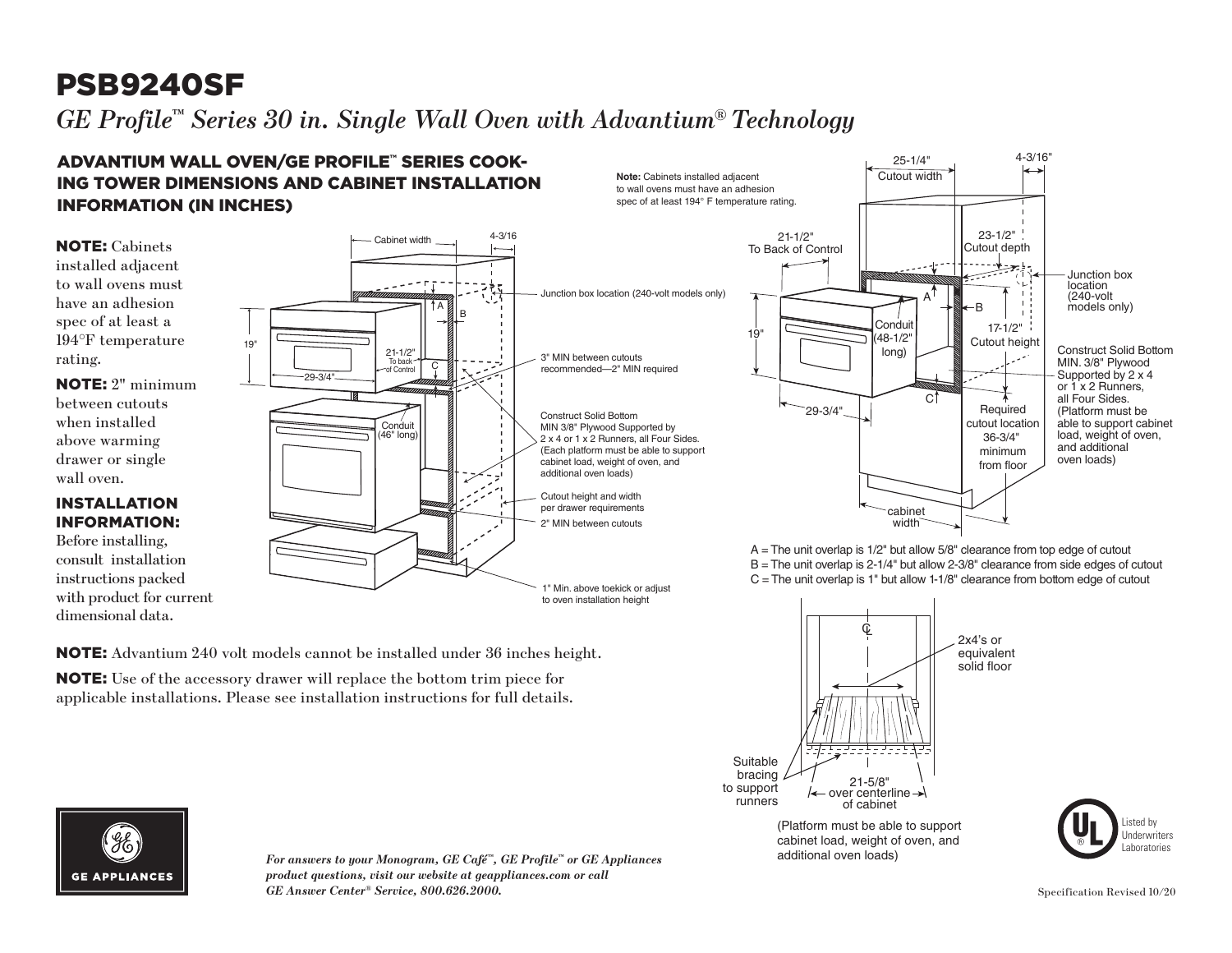# PSB9240SF

*GE Profile™ Series 30 in. Single Wall Oven with Advantium® Technology* 

**25-1/4"**

**21"**

**36-3/4" Min.** from floor **1" Min.** above toekick

**30"**

Construct base - **Min. 3/8"** plywood supported by 2x4 or 2x2 runners all four sides.

**23-1/2"**

### PREPARATION WITH AN ACCESSORY DRAWER

PREPARE THE OPENING: The Advantium 120V can be installed in combination with other Built-In appliances. Always follow each product's Installation Instructions to compete the installation.

SINGLE OVEN INSTALLATION: Order a 30" wide single oven cabinet or cut the opening in a wall to the dimensions shown.

\* For existing cutouts, a maximum width of 28-1/2" is acceptable. If the opening is slightly wider, secure a furring strip on each side of the cutout for securing the oven.

- Always maintain 36-3/4" minimum height from the floor to the cutout in any single or combined installation.
- The unit overlap on the top is 1/2" but allow 5/8" clearance from top edge of cutout. The unit overlap on each side is 2−1/4" but

allow 2−3/8" clearance from side edges of cutout. The unit overlap on the bottom is 5/8" but allow 3/4" clearance from bottom edge of cutout.

- Oven overlaps will conceal cut edges on all sides of the opening.



#### PREPARE THE OPENING (CONT.)

When installed over a single oven or a warming drawer, allow at least 2" between the two openings. This separation will provide clearance for bottom overlap of the Advantium and the other appliance overlaps.

Construct a solid oven floor of 3/8" min. thick plywood supported by 2 x 4 or 2 x 2 runners on all sides.

- The support must be level and rigidly mounted, flush with the bottom edge of the cutout.



\* For existing cutouts, a maximum width of 28-1/2" is acceptable. If the opening is slightly wider, secure a furring strip on each side of the cutout for securing the oven.

NOTE: Additional clearances between the cutouts may be required. Check to be sure the oven supports above the Warming Drawer location do not obstruct the required interior depth and height. See Warming Drawer installation instructions for details.

#### INSTALLATION OVER A BUILT-IN OVEN AND WARMING DRAWER:



\* For existing cutouts, a maximum width of 28-1/2" is acceptable. If the opening is slightly wider, secure a furring strip on each side of the cutout for securing the oven.

NOTE: Additional clearances between the cutouts may be required. Check to be sure the oven supports above the Warming Drawer location do not obstruct the required interior depth and height. See Warming Drawer installation instructions for details.

CAUTION: For personal safety, the mounting surface must be capable of supporting the cabinet load, in addition to the added weight of the oven and drawer, plus additional oven loads.